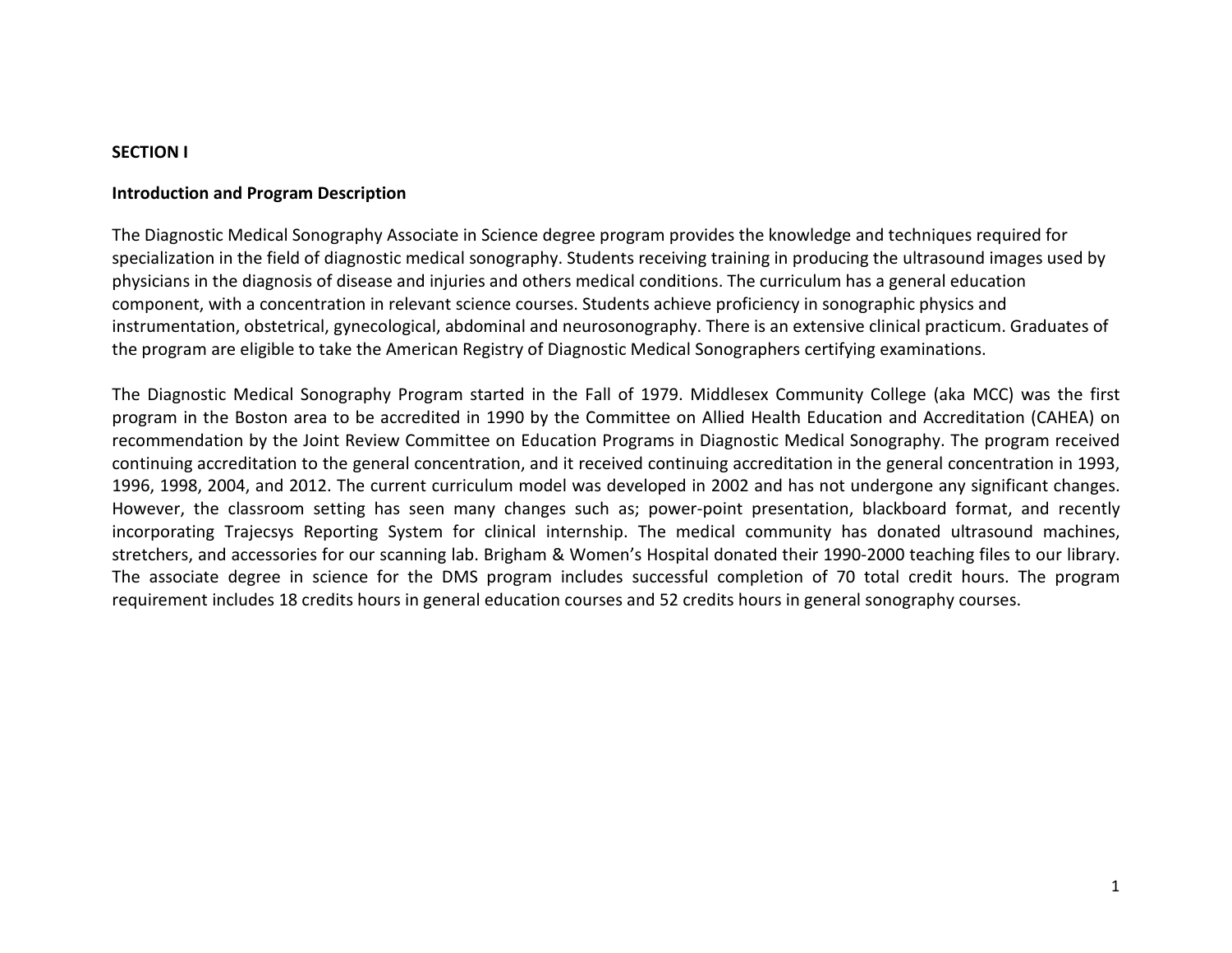#### **Mission Statement:**

We believe that learning is an active, continuous process involving intellectual and psychomotor activities which can be measured by an observable change in behavior. Learning is best accomplished in a democratic atmosphere where open communication exists between college faculty, clinical faculty, and students. We recognize that there will be differences among learners. The learning process should provide opportunities based on didactic and clinical course objectives as well as opportunities for on-going student self-evaluation. We believe that theory taught in logical sequence will aid the learner in approaching patient centered activities relating to the production of sonograms. Anatomical, physiological and pathological information form the basis of this sequential learning process. Emphasis throughout the program centers on the effective application of acoustical physics to instrumentation and imaging techniques.

We further believe the Diagnostic Medical Sonography program must stress the importance of continuing education so that graduates are encouraged to assume responsibility for ongoing professional study and development.

#### **Our Faculty:**

781-280-3983 781-280-3983

Jane C. Morrison BA, RDMS, RT. (R) Janet Corazzini AS, RDMS Professor **Clinical Coordinator** Building 6 Room 114 Building 6 Room 114 7810-280-3985 781-280-398

Dr. David I. Rose Thomas F. Walsh MA, RDMS Medical Director **Program Coordinator** Program Coordinator Emerson Hospital **Building 6 Room 114**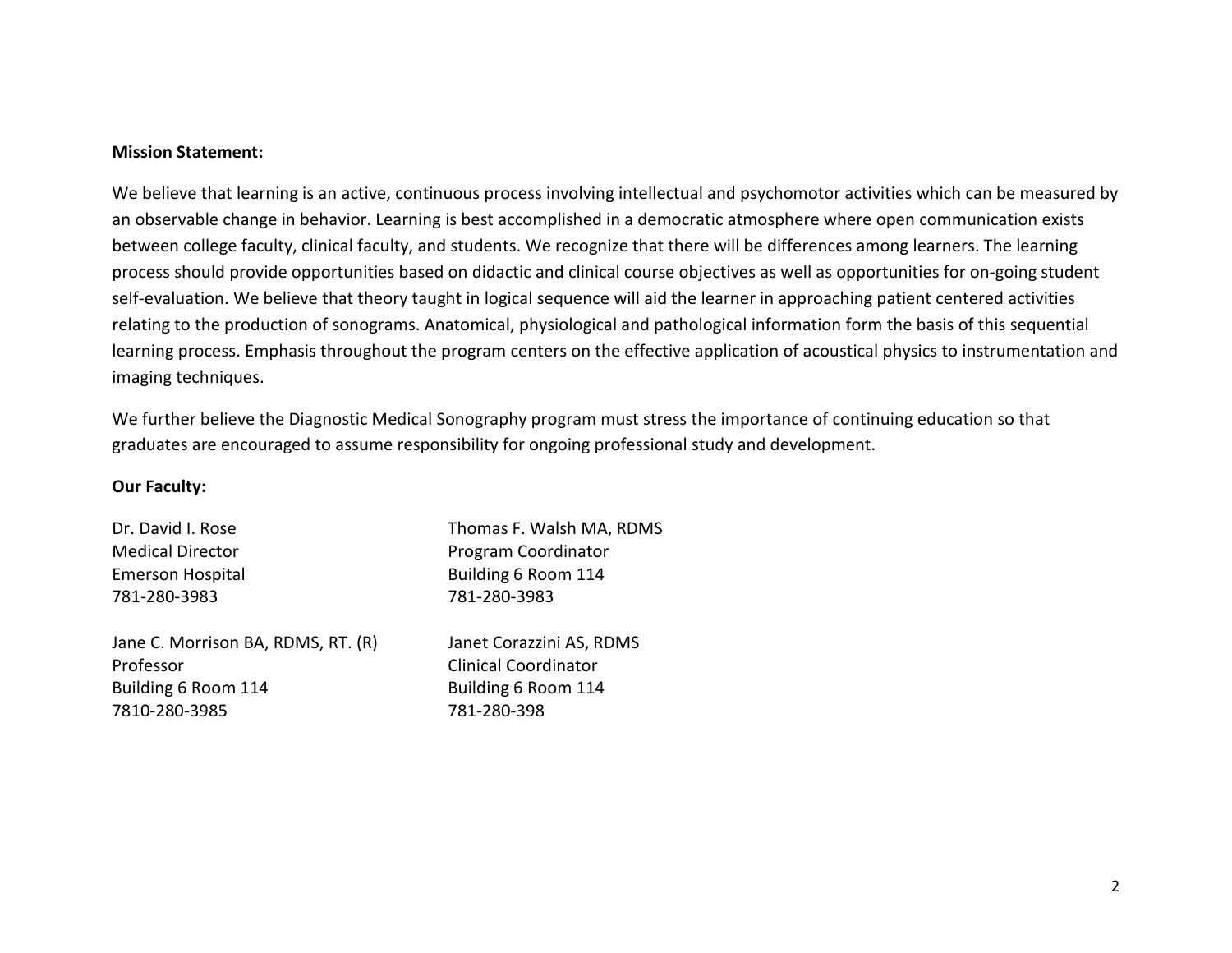**DMS Program Organizational Chart**

The DMS program organizational chart identifies all faculty members involved in the student's clinical internship/training

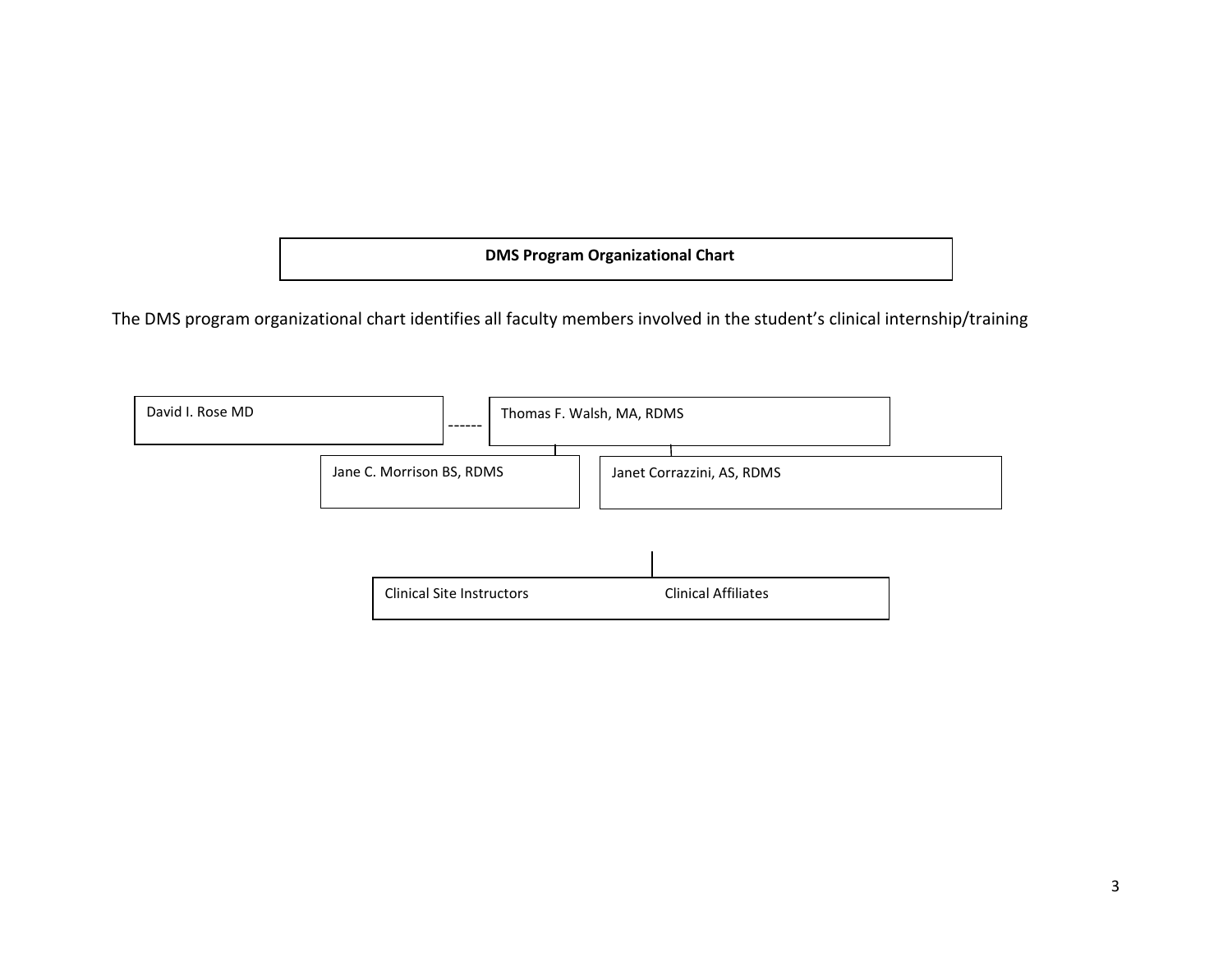### **Our Facilities**

## **Dedicated**

| <b>Classrooms:</b><br>Lecture Room | NA-109                              |  |  |  |
|------------------------------------|-------------------------------------|--|--|--|
| <b>Scanning Laboratory</b>         | <b>NA-111</b>                       |  |  |  |
|                                    |                                     |  |  |  |
| <b>Program Director's Office</b>   | <b>NA-114</b>                       |  |  |  |
| <b>Faculty Office:</b>             |                                     |  |  |  |
| <b>Professor Jane Morrison</b>     | <b>NA-114</b>                       |  |  |  |
| <b>Clinical Coordinator</b>        | <b>NA-114</b>                       |  |  |  |
| <b>Instructional Laboratories</b>  |                                     |  |  |  |
| Ultrasound Instructional Lab       | <b>NA-111</b>                       |  |  |  |
| Library:                           |                                     |  |  |  |
| Program Director's Office          | <b>NA-114</b>                       |  |  |  |
| <b>School Library Building</b>     | Academic Resources Center (Bldg. 1) |  |  |  |
| <b>DMS Storage Closet</b>          | <b>NA 214</b>                       |  |  |  |
|                                    |                                     |  |  |  |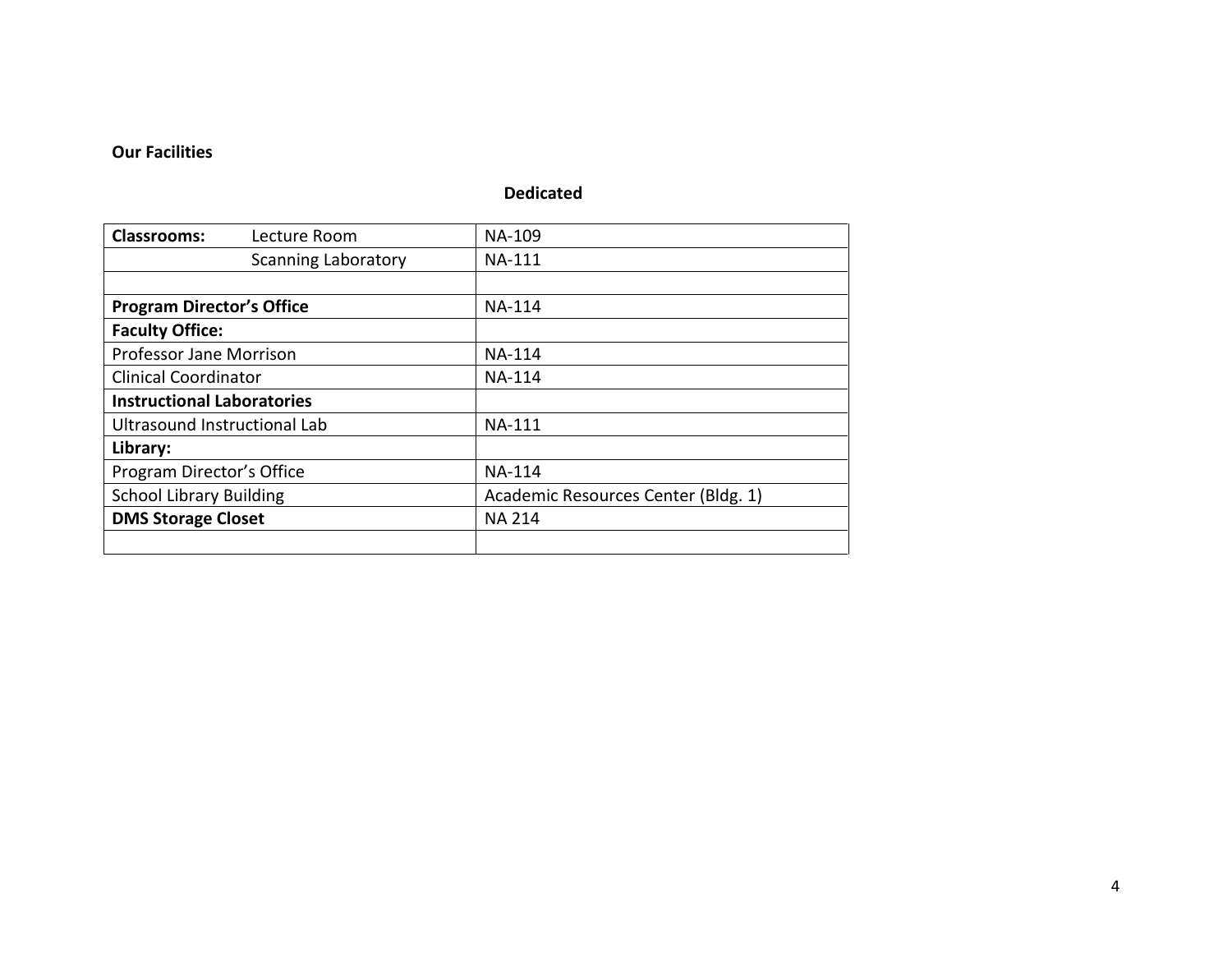## **Our Clinical Site Affiliate and Clinical Instructors**

Program Name: Middlesex Community College

| <b>Name of Clinical Affiliate</b>    | Location                  | <b>Name of Clinical Instructor</b> | <b>Graduated from MCC</b> |  |
|--------------------------------------|---------------------------|------------------------------------|---------------------------|--|
| Anna Jaques Hospital                 | Newburyport, Mass.        | Corinne Beaulieu                   | N <sub>o</sub>            |  |
| <b>Beth Israel Deaconess Medical</b> | Boston, Mass              | Maeva Stockbridge                  | Yes                       |  |
| Center                               |                           |                                    |                           |  |
| <b>Beverly Hospital</b>              | Beverly, Mass             | Kendra Dragon                      | Yes                       |  |
| Brigham & Women's Hospital           | Boston, Mass.             | Lori Philben                       | Yes                       |  |
| Cambridge Health Alliance            | Cambridge, Mass.          | Andrea Anselmi                     | Yes                       |  |
| Cape Cod Hospital                    | Hyannis, Mass             | Jeanne Hurley                      | Yes                       |  |
| <b>Emerson Hospital</b>              | Concord, Mass.            | Cynthia Irwin                      | Yes                       |  |
| Holy Family Hospital                 | Methuen, Mass.            | Shawn Gagnon                       | Yes                       |  |
| Lawrence General Hospital            | Lawrence, Mass.           | Dewey Lloyd                        | N <sub>o</sub>            |  |
| Leominster Hospital                  | Leominster, Mass.         | Kristin Reed                       | Yes                       |  |
| Lowell General Hospital              | Lowell, Mass.             | Kendra O'Brien                     | Yes                       |  |
| Massachusetts General                | Boston, Mass.             | Hanna Arellano                     | Yes                       |  |
| Hospital                             |                           | Nicole Tardie                      | <b>No</b>                 |  |
| Melrose-Wakefield Hospital           | Melrose, Mass.            | Lauren Chaurette                   | Yes                       |  |
| Metro-West Medical Center            | Framingham, Mass.         | Lynne Delvecchio                   | Yes                       |  |
| Mount Auburn Hospital                | Cambridge, Mass.          | <b>Cheryl Dosdall</b>              | <b>No</b>                 |  |
| Newton - Wellesley Hospital          | Newton, Mass.             | <b>Brenda Achilles</b>             | <b>No</b>                 |  |
| Portsmouth Regional Hospital         | Portsmouth, New Hampshire | Holly Haugh                        | Yes                       |  |
| Salem Hospital                       | Salem, Mass.              | Kevin Engrim                       | Yes                       |  |
| Southern New Hampshire               | Nashua, New Hampshire     | Shari Beique                       | Yes                       |  |
| <b>Regional Medical Center</b>       |                           |                                    |                           |  |
| Winchester Hospital                  | Winchester, Mass.         | Lynne Taylor                       | Yes                       |  |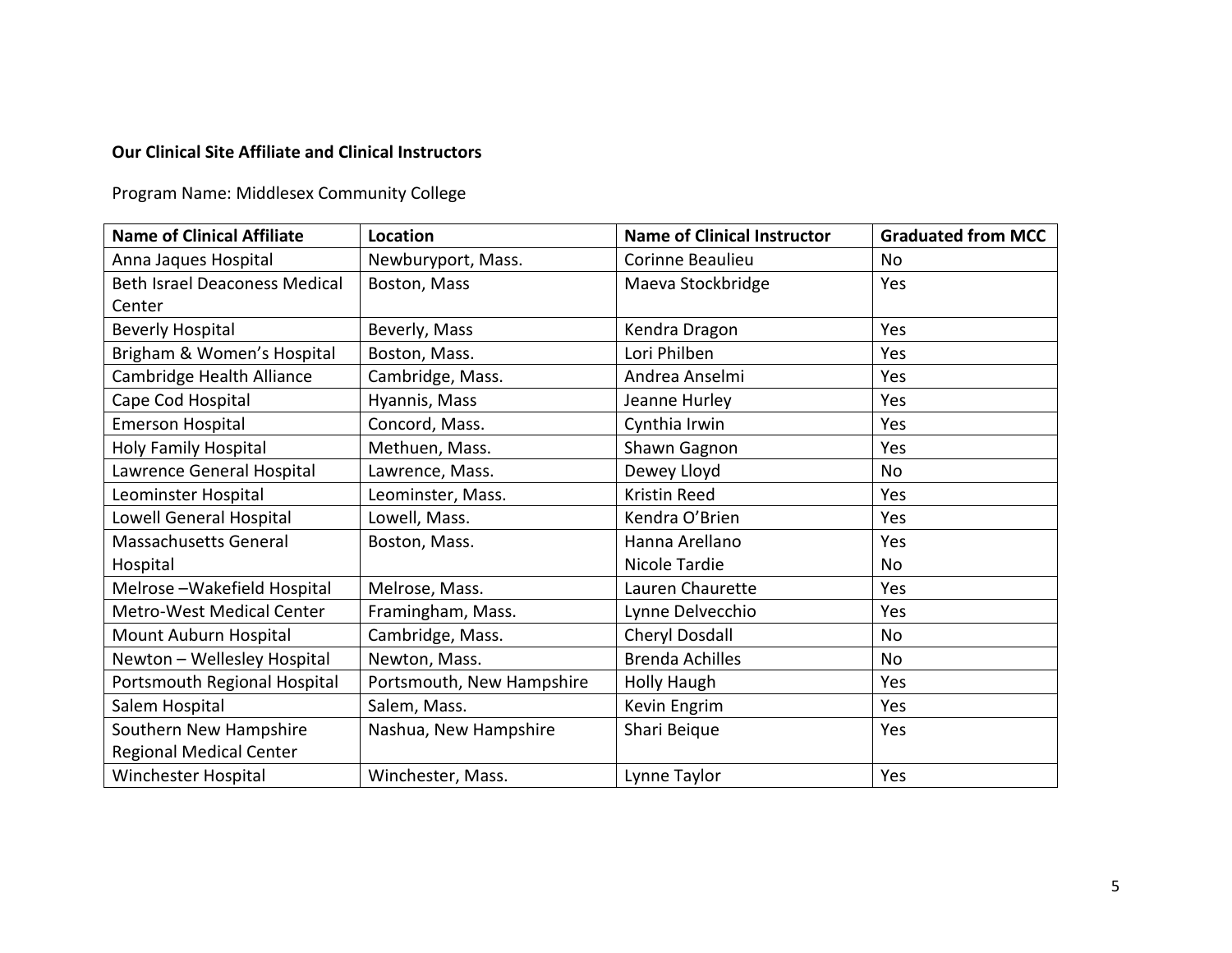#### **SECTION II**

#### **LEARNING AND ASSESSMENT**

Diagnostic Medical Sonography Program Learning Outcomes

Graduates of the Diagnostic Medical Sonography program are prepared to:

• Use critical thinking based on specialized knowledge of the profession when functioning in a variety of health care settings;

•

Integrated into the sonography program are scanning competencies in both academic and technical classes/clinical internship that help to prepare the sonography student to function more effectively in college, and in the high-level technological workplace. An example applicable in the Sonography program is critical thinking competencies for example:

| <b>Critical Thinking</b> | <b>Competencies</b>         | <b>Examples</b>                                                                                                       |
|--------------------------|-----------------------------|-----------------------------------------------------------------------------------------------------------------------|
|                          | <b>Decision Making</b>      | Correlates patient information and patient<br>conditions with the requirements for the<br>diagnostic ultrasound exam. |
|                          | Problem Solving             | Adjust scanning techniques as needed.                                                                                 |
|                          | <b>Mental Visualization</b> | Correctly identify pathological conditions<br>demonstrated on sonographic images and<br>adapts exam as needed.        |
|                          | Knowing How to Learn        | Creates a study plan and seek assistance with<br>educational goals as needed.                                         |
|                          | Reasoning                   | Decide which formula to apply given various<br>parameters.                                                            |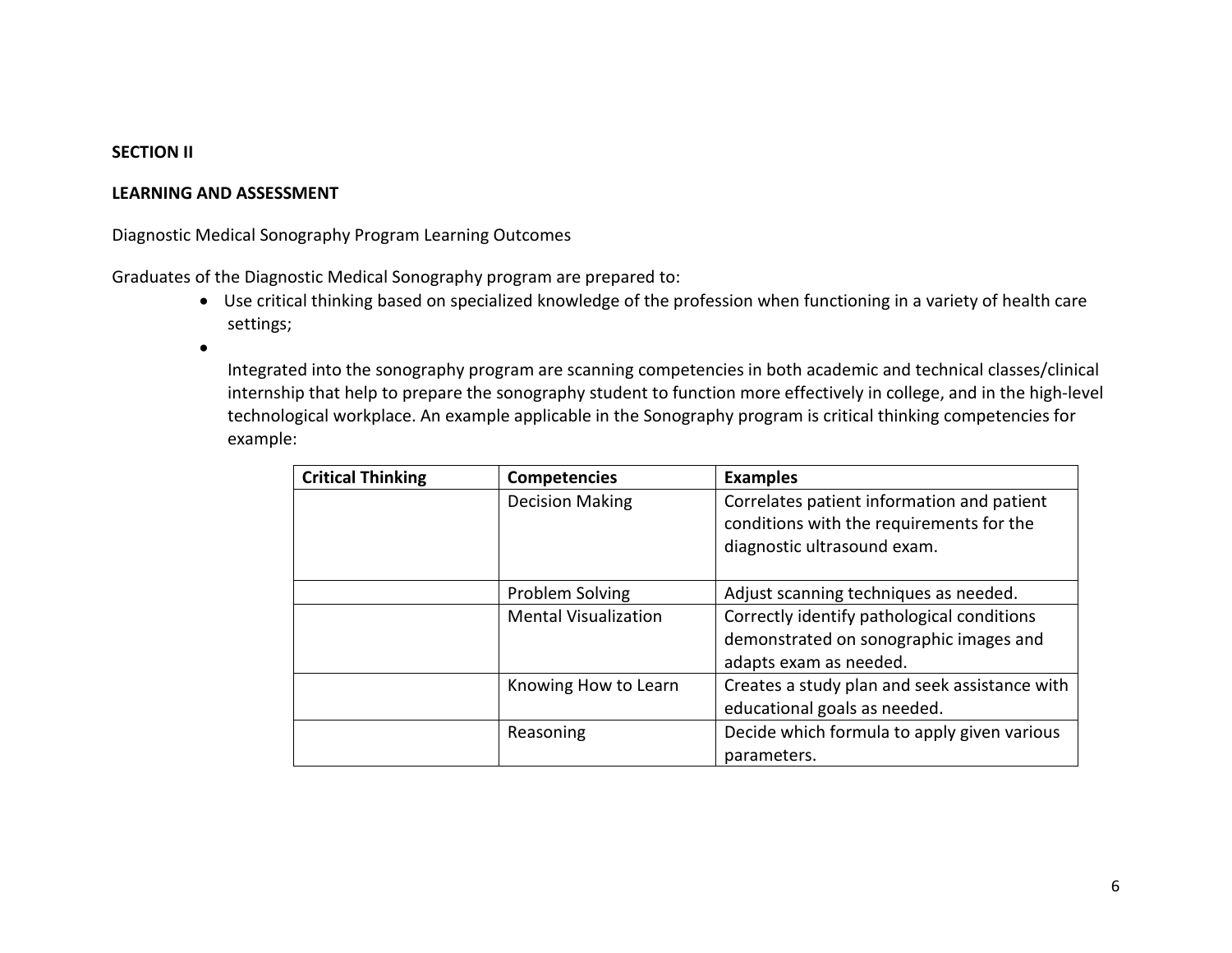### **Collections of Perceptions**

#### **Graduate Survey**

| <b>Type of Survey</b> | <b>Year of Survey</b> | <b>Cognitive Domain</b><br>(Critical thinking) | Score on a 1-5 Likert<br>scale (5 is the high) |  |
|-----------------------|-----------------------|------------------------------------------------|------------------------------------------------|--|
| Graduate              | 2011                  | cognitive                                      | 4.57                                           |  |
|                       | 2010                  | cognitive                                      | 4.88                                           |  |
|                       | 2009                  | cognitive                                      | 4.66                                           |  |

The graduate survey of critical thinking has been developed by the Joint Review Committee (JRC) for DMS. The survey is extensive, and required for continuing accreditation of our DMS program. The survey is scored using the Likert scale. Graduate are very satisfied with the program. The level of critical thinking has always maintained a high Likert score.

#### **Employer Survey**

| <b>Type of Survey</b> | <b>Year of Survey</b> | <b>Cognitive Domain</b> | Score on a 1-5 Likert |
|-----------------------|-----------------------|-------------------------|-----------------------|
|                       |                       | (Critical thinking)     | scale (5 is the high) |
| Employer              | 2011                  | cognitive               | 4.65                  |
|                       | 2010                  | cognitive               | 4.65                  |
|                       | 2009                  | cognitive               | 4.60                  |

Employer responses are very favorable for the DMS program. Of the employers identified by graduates, the return percentage is very high. It is fair to note that many of the same employer hire DMS graduates year after year and so variation in responses varies little. Many of the employers are also the same hospitals that train our student interns for two full years.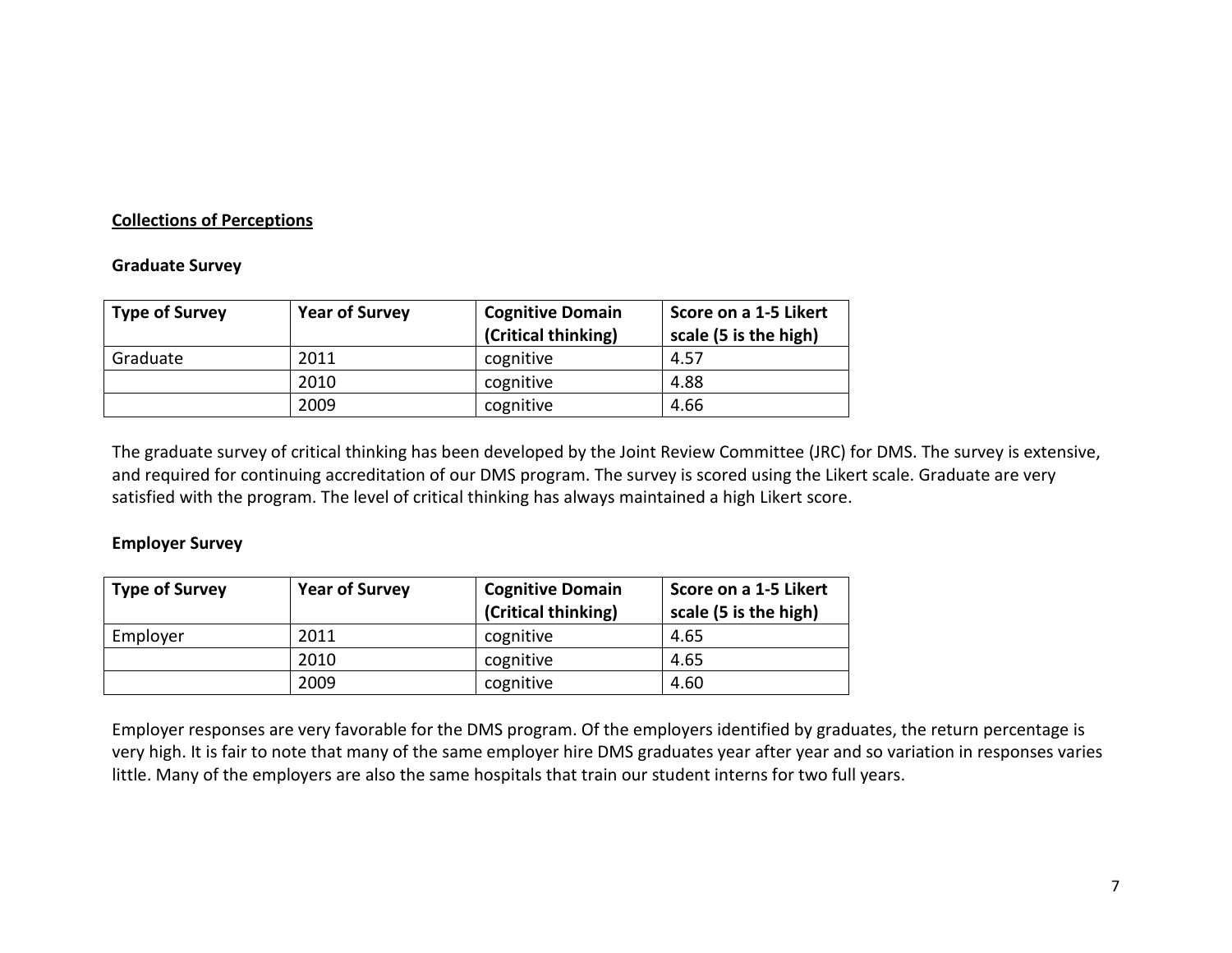### **Quality of Students**

| Spring of | (students) | Avg. GPA | Min. GPA | Max. GPA |
|-----------|------------|----------|----------|----------|
| 2013      | 10         | 3.60     | 3.205    | 3.916    |
| 2012      | 10         | 3.462    | 3.208    | 3.888    |
| 2011      | Q          | 3.52     | 3.144    | 3.857    |
| 2010      | 10         | 3.11     | 3.703    | 3.00     |
| 2009      | 10         | 3.56     | 3.296    | 3.925    |

Below is the range and average GPA of all students currently enrolled or graduated from the DMS program.

Looking at this data, the majority of our classes have a solid average GPA score demonstrating that our graduating students are well prepared.

The response rate for the student survey is 100%. We present the survey face to face in class since it is required by JRC-DMS each year.

- Perform a broad range of clinical skills related to pertinent diagnostic examinations safely and effectively;
- Use effective oral and written communication skills in interactions with patients and health care team members.
- Practice within the ethical and legal framework of the profession.

Based upon a didactic and clinical curriculum, our students are assessed in clinical situations on three main learning domains that align with MCC's Institutional Student Learning Outcomes as follows:

- 1. Cognitive (Critical Thinking)
- 2. Affective (Personal and Professional Development)
- 3. Psychomotor (Personal and Professional Development)

Additionally, our students are assessed by our Program Coordinator for additional skills and abilities that support MCC's Communication ISLO.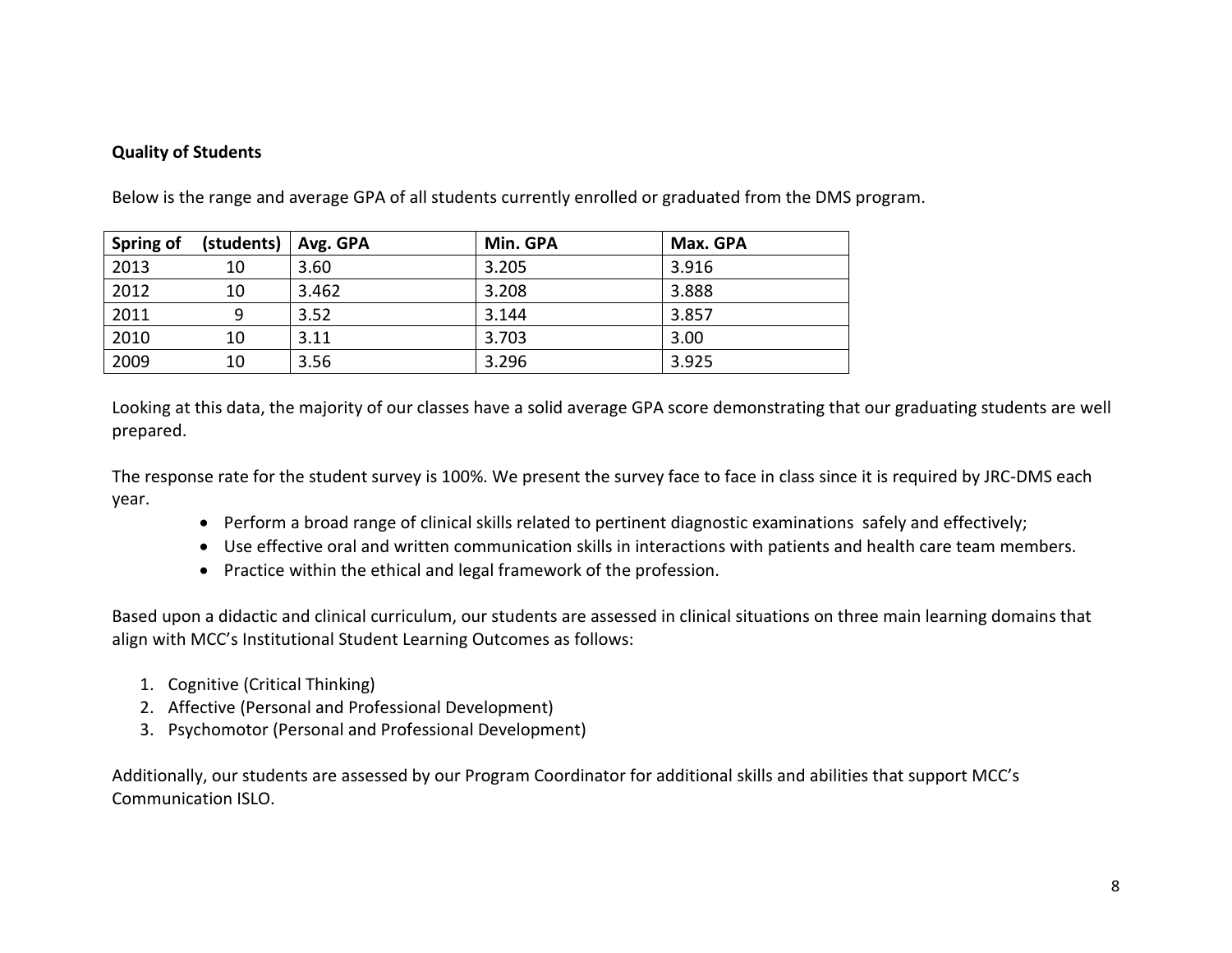Next year, we will conduct a departmental assessment of our students' Communication skills. Additionally, we annually review students' national certification examination results.

# **Credentialing Exam Results Middlesex Community College**

| <b>Specialties</b>      | 2009         |             | 2010           |             | 2011           |             | 2012           |             | 2013      |           | 2014      |             |
|-------------------------|--------------|-------------|----------------|-------------|----------------|-------------|----------------|-------------|-----------|-----------|-----------|-------------|
|                         | #            | $\%$        | #              | %           | #              | %           | $\#$           | %           | #         | %         | #         | $\%$        |
| Abdomen                 |              |             |                |             |                |             |                |             |           |           |           |             |
| # Pass                  | $\mathbf{1}$ | 100         | $\overline{2}$ | 100         | 8              | 100         | $\overline{2}$ | 100         | <b>NA</b> | <b>NA</b> | <b>NA</b> | <b>NA</b>   |
| # Fail                  | 0            | $\mathbf 0$ | 0              | $\mathbf 0$ | $\mathbf 0$    | $\mathbf 0$ | $\mathbf 0$    | $\mathbf 0$ |           |           |           |             |
|                         |              |             |                |             |                |             |                |             |           |           |           |             |
| Neurosonology           |              |             |                |             | $\overline{2}$ | 100         |                |             |           |           |           |             |
| # Pass                  |              |             |                |             |                |             |                |             |           |           |           |             |
| #Fail                   |              |             |                |             |                |             |                |             |           |           |           |             |
|                         |              |             |                |             |                |             |                |             |           |           |           |             |
| <b>Obstetrics &amp;</b> |              |             |                |             |                |             |                |             |           |           |           |             |
| Gynecology              |              |             |                |             |                |             |                |             |           |           |           |             |
| # Pass                  | $\mathbf{1}$ | 100         | 6              | 100         | 9              | 100         | $\overline{0}$ | $\mathbf 0$ | <b>NA</b> | <b>NA</b> | <b>NA</b> | <b>NA</b>   |
| #Fail                   |              |             |                |             |                |             |                |             |           |           |           |             |
|                         |              |             |                |             |                |             |                |             |           |           |           |             |
| Sonography              |              |             |                |             |                |             |                |             |           |           |           |             |
| <b>Principles</b>       |              |             |                |             |                |             |                |             |           |           |           |             |
| Instrumentation         |              |             |                |             |                |             |                |             |           |           |           |             |
|                         |              |             |                |             |                |             |                |             |           |           |           |             |
| # Pass                  | 6            | 100         | 16             | 100         | 5              | 100         | 6              | 100         | 8         | 100       | 11        | $\mathbf 0$ |
| #Fail                   |              |             |                |             |                |             |                |             |           |           |           |             |

# **Class of:**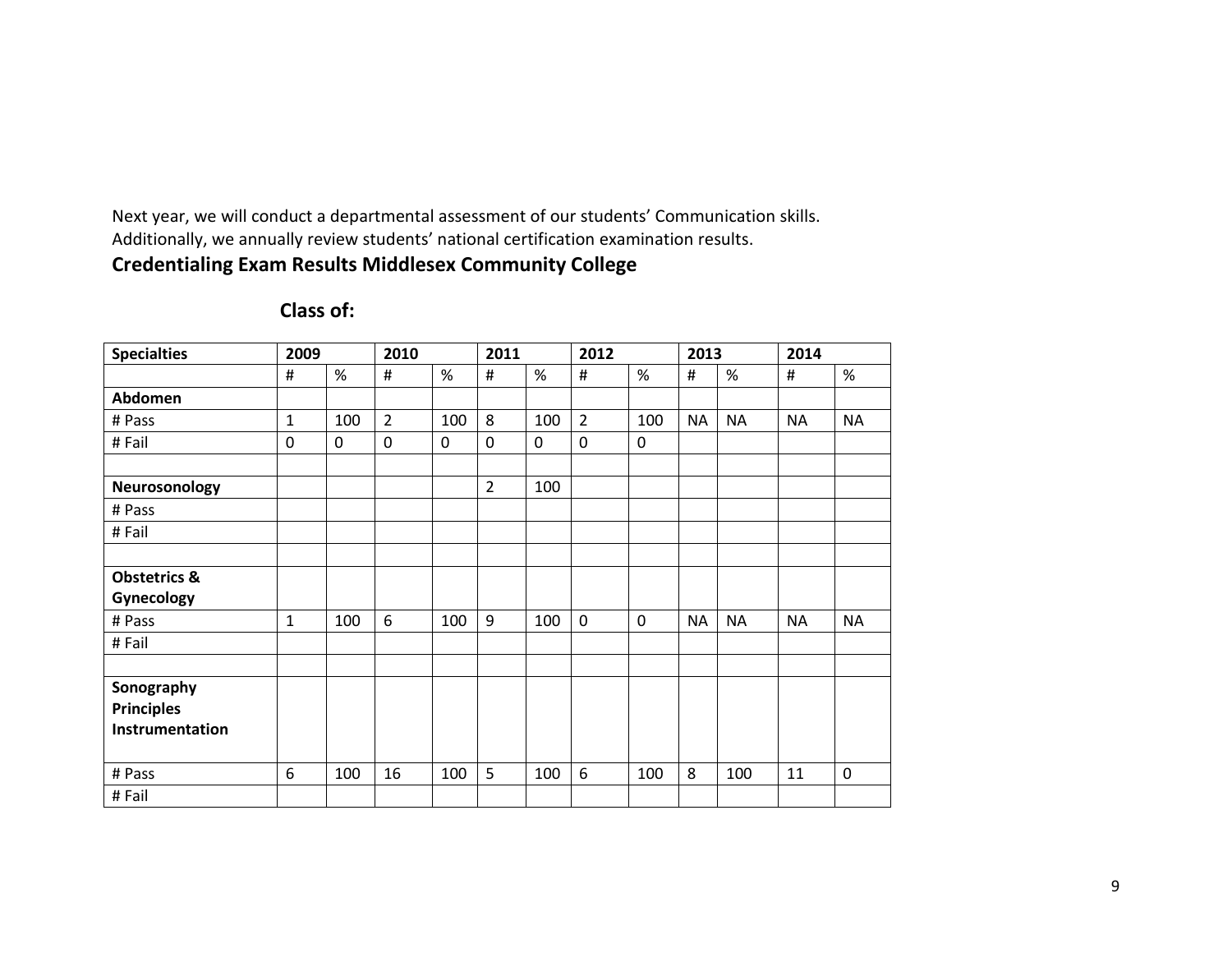# **ARDMS Global Exam Performance Summary Report**

| <b>Exam Specialty</b>              | <b>ARDMS</b> Pass Rate | <b>MCC Pass Rate</b> |
|------------------------------------|------------------------|----------------------|
| Abdomen                            | 61%                    | 100%                 |
| Neurosonology                      | 80%                    | 100%                 |
| <b>Obstetrics &amp; Gynecology</b> | 72%                    | 100%                 |
| Sonography Principles              | 68%                    | 100%                 |
| Instrumentation                    |                        |                      |

#### **Employability**

The following chart is a survey of the graduates that have become full-time employed in the sonography field within one year of receiving their degree.

| <b>Graduating Class</b> | # of eligible students | Percentage |
|-------------------------|------------------------|------------|
| 2012 graduating class   | 9/10                   | -90        |
| 2011 graduating class   | 9/9                    | 100        |
| 2010 graduating class   | 9/10                   | 90         |
| 2009 graduating class   | 9/10                   | 90         |
| 2008 graduating class   | 10/12                  | -83        |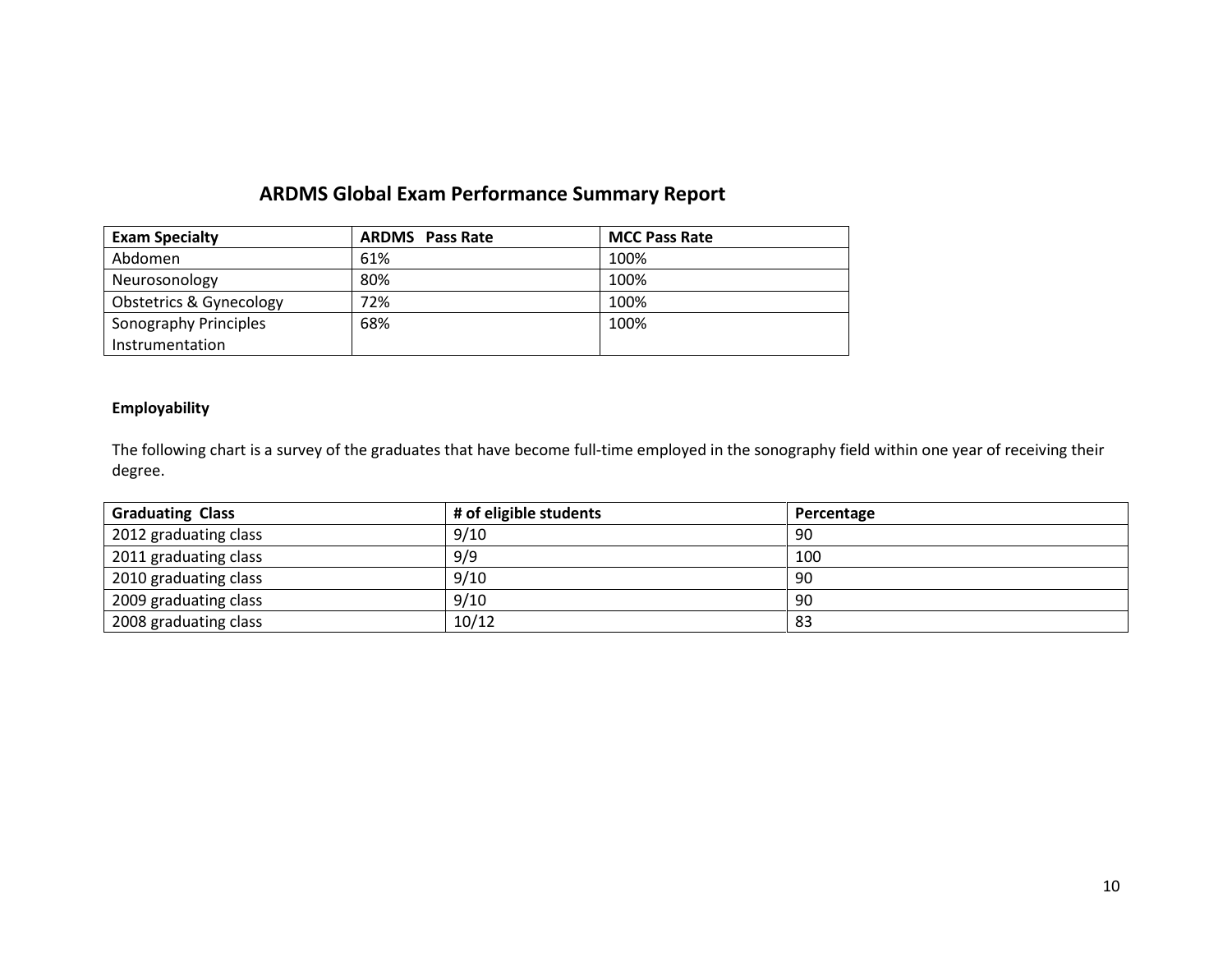- **This is an exercise to create a map of what "is", not what "should be". It is an opportunity for faculty teaching in your program to think about and articulate which program learning outcomes their course(s) currently supports, and to what degree. Once this map of "what is" has been created, as a group you can identify gaps that you want to address to better enable student achievement of your goals for their learning** (see question 7 below).
- **At the Competency level, PSLOs and ISLOs should be reflected within the course outcomes on all syllabi for that cour**

**Curriculum Map: WO=Written and Oral Communication, CT = Critical Thinking, QL = Quantitative Literacy, MG = Multicultural and Global Literacy, SR = Social Responsibility, and PP= Personal and Professional Development.**

| <b>PSLO</b>       | <b>ISLO supported</b><br>by PSLO | <b>Course</b><br>Abdomen | <b>Course</b><br><b>Obstetrics I</b><br>8 <sub>II</sub> | <b>Course</b><br>Gynecology | Course<br><b>Physics</b> | <b>Course</b><br>Subspecialti<br>es | <b>Course</b><br>Intro. To<br><b>Scanning</b> | <b>Course</b><br>Sonographer<br>Role + Pt.<br>Care |
|-------------------|----------------------------------|--------------------------|---------------------------------------------------------|-----------------------------|--------------------------|-------------------------------------|-----------------------------------------------|----------------------------------------------------|
| Abdomen           | WO, CT, CL                       | D                        |                                                         |                             |                          |                                     |                                               |                                                    |
| Obstetrics<br>181 | WO, MG, SR, QL,<br>PP            |                          | I/D                                                     |                             |                          |                                     |                                               |                                                    |
| Gynecolo<br>gy    | WO, MG, QL                       |                          |                                                         | D                           |                          |                                     |                                               |                                                    |
| Physics           | CT, QL                           |                          |                                                         |                             | D                        |                                     |                                               |                                                    |
| Specialtie<br>S   | WO, CT, MG                       |                          |                                                         |                             |                          | D                                   |                                               |                                                    |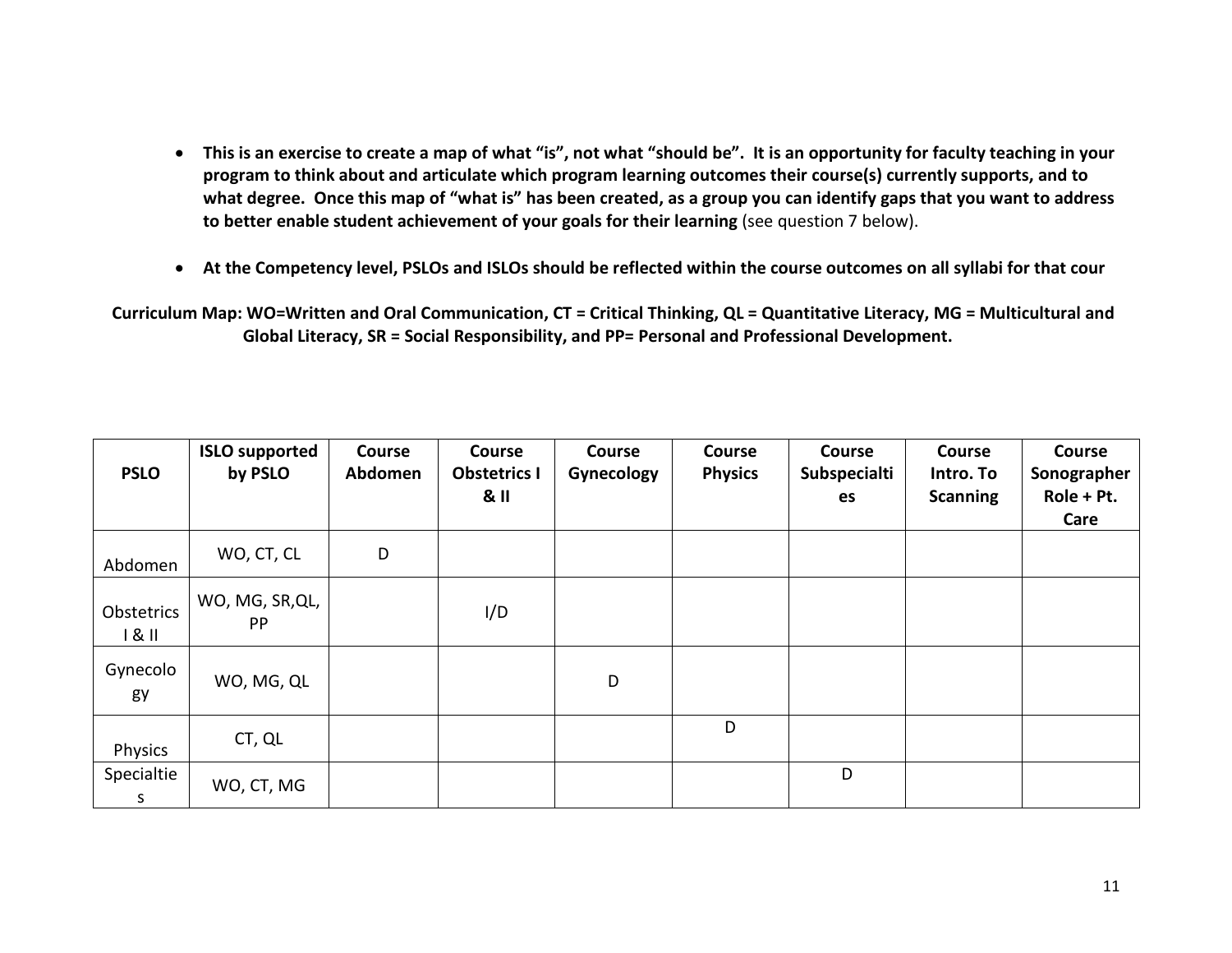| <b>PSLO</b>                     | <b>ISLO supported</b><br>by PSLO | <b>Course</b><br>Abdomen | <b>Course</b><br><b>Obstetrics I</b><br>8 <sub>II</sub> | <b>Course</b><br>Gynecology | <b>Course</b><br><b>Physics</b> | <b>Course</b><br>Subspecialti<br>es | <b>Course</b><br>Intro. To<br><b>Scanning</b> | Course<br>Sonographer<br>Role + Pt.<br>Care |
|---------------------------------|----------------------------------|--------------------------|---------------------------------------------------------|-----------------------------|---------------------------------|-------------------------------------|-----------------------------------------------|---------------------------------------------|
| Introducti<br>on to<br>Scanning | WO,CT, PP                        |                          |                                                         |                             |                                 |                                     |                                               |                                             |
| Role & Pt.<br>Care              | CT, MG, SR, PP,<br>WO.           |                          |                                                         |                             |                                 |                                     |                                               |                                             |

| <b>PSLO</b>          | <b>ISLO supported</b><br>by PSLO | <b>Course</b><br><b>Associated</b><br><b>Imaging</b> | <b>Course</b><br>Neurosonology | <b>Course</b><br><b>Clinical</b><br><b>Practicum I</b> | <b>Course</b><br><b>Clinical</b><br><b>Practicum II</b> | <b>Course</b><br><b>Clinical</b><br><b>Practicum III</b> | <b>Course</b><br><b>Clinical</b><br><b>Practicum IV</b> |
|----------------------|----------------------------------|------------------------------------------------------|--------------------------------|--------------------------------------------------------|---------------------------------------------------------|----------------------------------------------------------|---------------------------------------------------------|
| <b>Associated</b>    | MG, CT, PP                       | D                                                    |                                |                                                        |                                                         |                                                          |                                                         |
| <b>Imaging</b>       |                                  |                                                      |                                |                                                        |                                                         |                                                          |                                                         |
| Neurosonology        | WO, CT, QL                       |                                                      | D                              |                                                        |                                                         |                                                          |                                                         |
| <b>Clinical</b>      | WO, CT, MG,                      |                                                      |                                | C                                                      |                                                         |                                                          |                                                         |
| <b>Practicum I</b>   | SR, PP, QL                       |                                                      |                                |                                                        |                                                         |                                                          |                                                         |
| <b>Clinical</b>      | WO, CT, MG,                      |                                                      |                                |                                                        | $\mathsf{C}$                                            |                                                          |                                                         |
| <b>Practicum II</b>  | SR, PP, QL                       |                                                      |                                |                                                        |                                                         |                                                          |                                                         |
| <b>Clinical</b>      | WO, CT, MG,                      |                                                      |                                |                                                        |                                                         | $\mathsf{C}$                                             |                                                         |
| <b>Practicum III</b> | SR, PP, QL                       |                                                      |                                |                                                        |                                                         |                                                          |                                                         |
| <b>Clinical</b>      | WO, CT, MG,                      |                                                      |                                |                                                        |                                                         |                                                          | C                                                       |
| <b>Practicum IV</b>  | SR, PP, QL                       |                                                      |                                |                                                        |                                                         |                                                          |                                                         |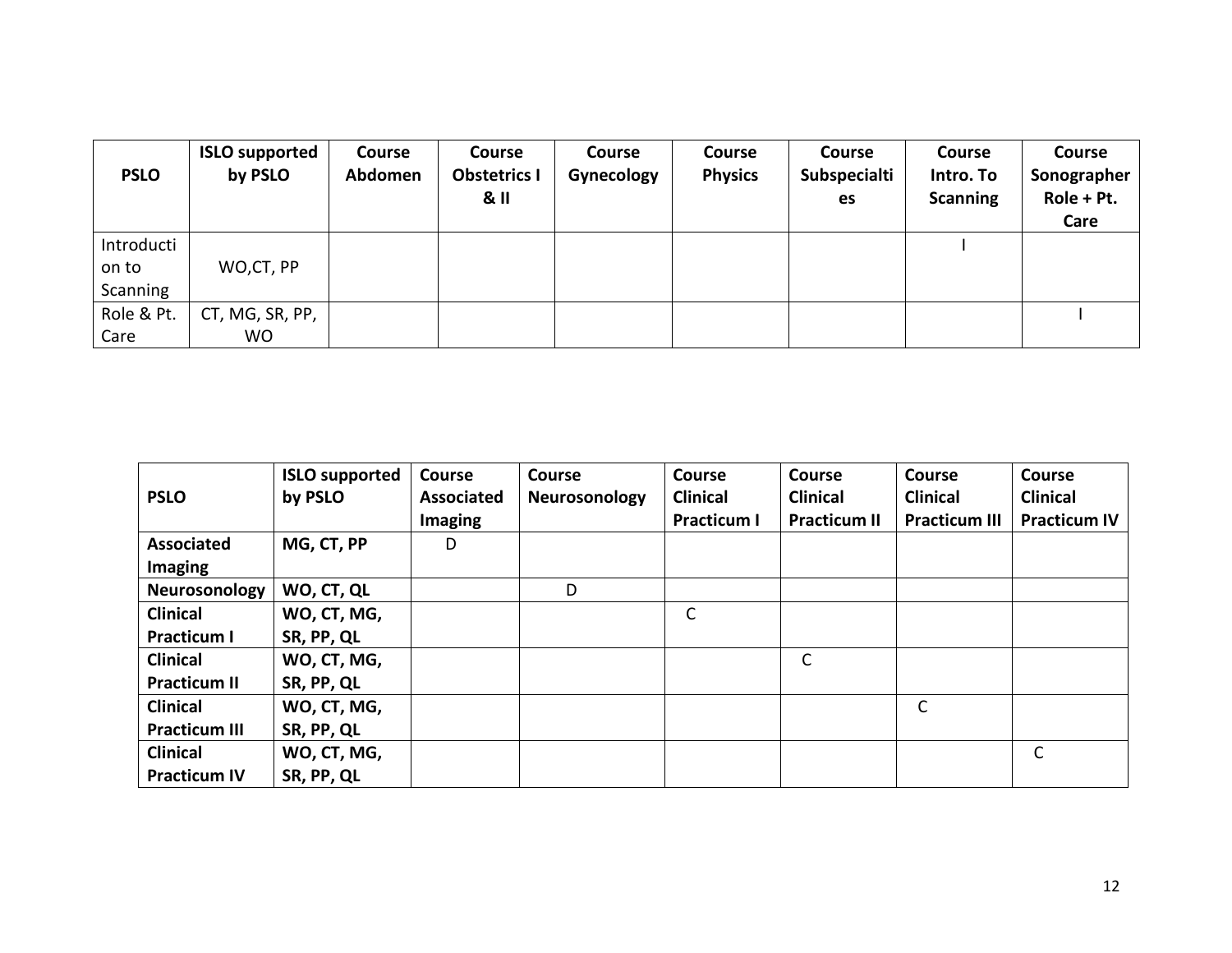**Additional Courses for new curriculum.**

| <b>PSLO</b>                                          | <b>ISLO supported by</b><br><b>PSLO</b> | <b>Course</b><br>Physics I + II | <b>Course</b><br>Vascular I & II | <b>Course</b><br><b>Breast</b><br>Sonography | <b>Course</b><br>Intro. To<br><b>Clinical</b><br><b>Experience</b> |
|------------------------------------------------------|-----------------------------------------|---------------------------------|----------------------------------|----------------------------------------------|--------------------------------------------------------------------|
| Physics I + II                                       | CT, QL                                  | D                               |                                  |                                              |                                                                    |
| <b>Vascular</b><br>181                               | WO, MG, SR, QL, PP                      |                                 | I/D                              |                                              |                                                                    |
| <b>Breast</b>                                        | WO, CT, QL, MG,<br>SR, PP               |                                 |                                  | D                                            |                                                                    |
| <b>Introduction to Clinical</b><br><b>Experience</b> | CT, QL                                  |                                 |                                  |                                              |                                                                    |

|                               | <b>ISLO supported by</b> | <b>Course</b>      | Course              | <b>Course</b>        | Course              |
|-------------------------------|--------------------------|--------------------|---------------------|----------------------|---------------------|
| <b>PSLO</b>                   | <b>PSLO</b>              | <b>Clinical</b>    | <b>Clinical</b>     | <b>Clinical</b>      | <b>Clinical</b>     |
|                               |                          | <b>Practicum I</b> | <b>Practicum II</b> | <b>Practicum III</b> | <b>Practicum IV</b> |
| <b>Clinical Practicum I</b>   | WO, CT, MG, SR,          | C                  |                     |                      |                     |
|                               | PP, QL                   |                    |                     |                      |                     |
| <b>Clinical Practicum II</b>  | WO, CT, MG, SR,          |                    | C                   |                      |                     |
|                               | PP, QL                   |                    |                     |                      |                     |
| <b>Clinical Practicum III</b> | WO, CT, MG, SR,          |                    |                     | C                    |                     |
|                               | PP, QL                   |                    |                     |                      |                     |
| <b>Clinical Practicum IV</b>  | WO, CT, MG, SR,          |                    |                     |                      | C                   |
|                               | PP, QL                   |                    |                     |                      |                     |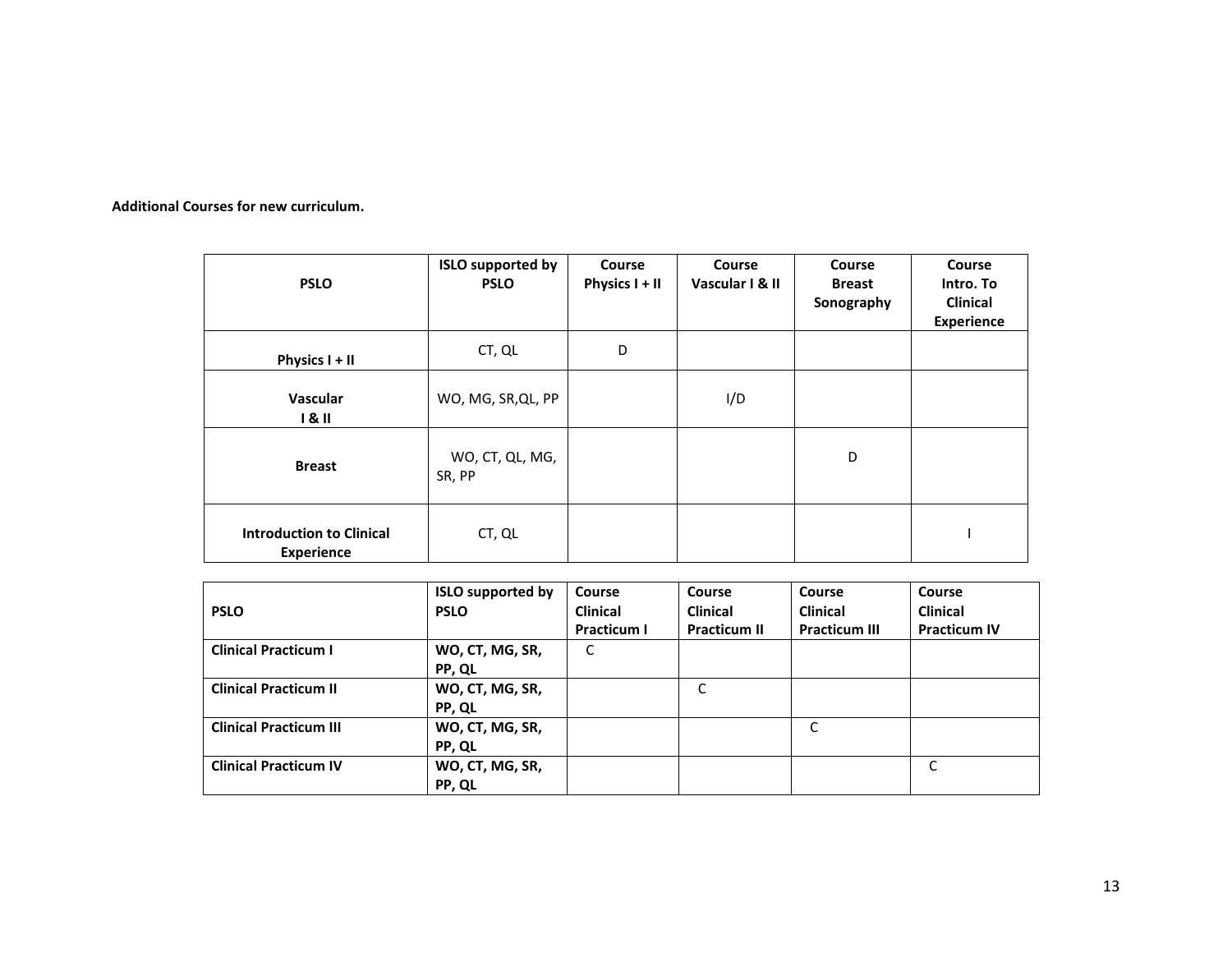**1.** Does your Curriculum Map suggest a need to make changes to the **availability** and/or **sequencing of** opportunities for students to develop and achieve any PSLO within the program? If so, please explain. We do not think so.

The program is not designed in a simple to complex progression. Each course stands alone as a specialty, and students are expected to reach proficiency by course completion.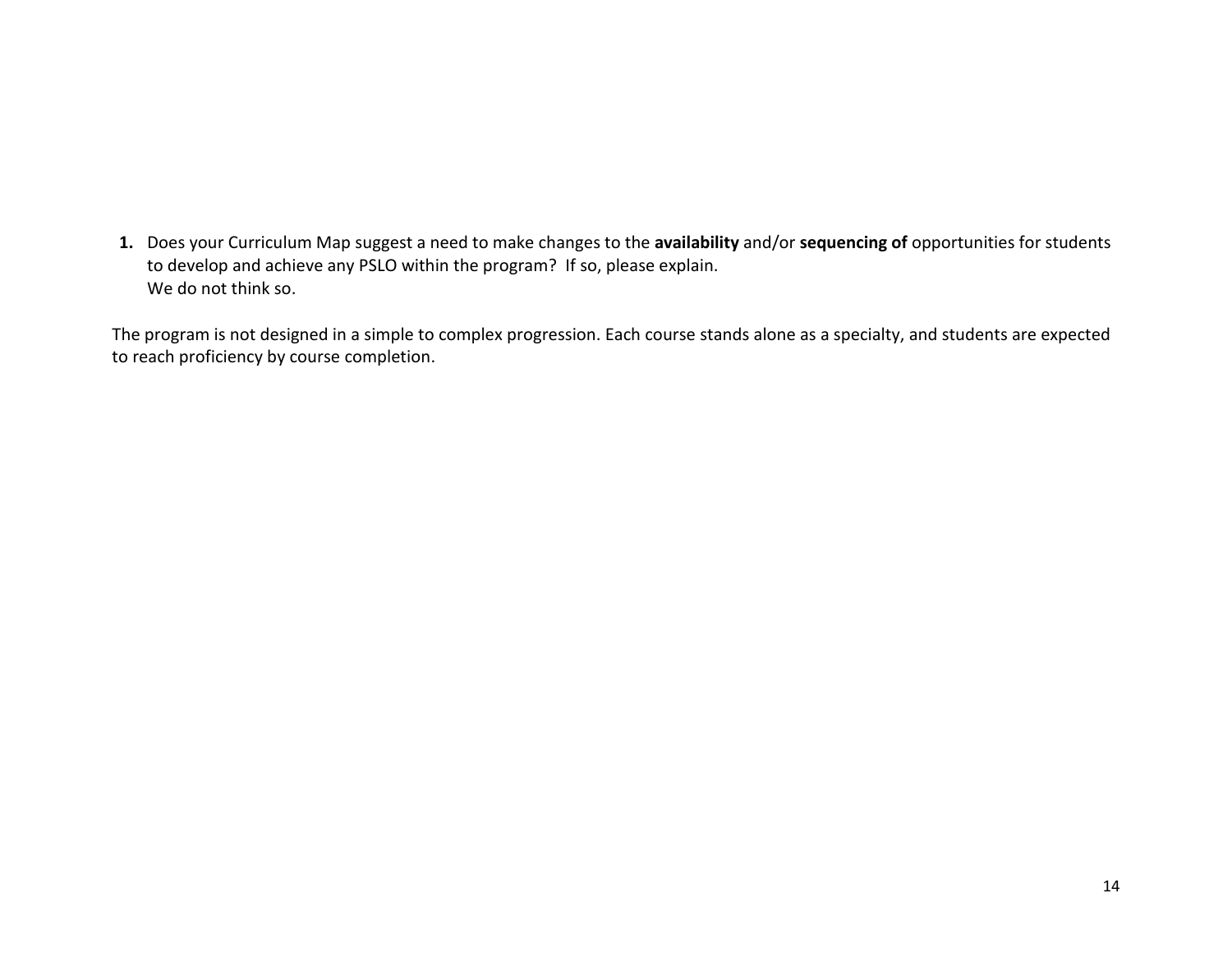#### **SECTION III**

#### **FUTURE DIRECTIONS AND RATIONALE**

During the Spring 2013 semester I'll be on sabbatical with the intentions of making changes to the DMS curriculum. Implementing the findings below will be considered.

A. PROGRAM EVALUATION SUMMARY Program Strengths.

| $\bullet$ | JRC-DMS site visit report states: MCC has a proven and continued<br>plan for administrative support. | Section I  |
|-----------|------------------------------------------------------------------------------------------------------|------------|
| $\bullet$ | JRC-DMS site visit report states: MCC has a strong community                                         | Section I  |
|           | support and an excellent reputation within the community.                                            | Section I  |
| $\bullet$ | Medical Community donating ultrasound machines.                                                      | Section I  |
| $\bullet$ | Brigham's & Women's Hospital donating their teaching files.                                          | Section I  |
| $\bullet$ | <b>Clinical Affiliations</b>                                                                         | Section I  |
| $\bullet$ | Program Faculty                                                                                      | Section I  |
| $\bullet$ | Our dedicated classroom/scanning laboratory.                                                         | Section I  |
| $\bullet$ | <b>ARDMS Exam Performance Summary Report</b>                                                         | Section II |
| $\bullet$ | Trajecsys our on-line clinical record tracking system                                                | Section II |
| $\bullet$ | Clinical Site Instructors and Medical advisor.                                                       | Section I  |
| $\bullet$ | E-Mail communication.                                                                                |            |
| $\bullet$ | MCC Guest Lectures to the community                                                                  | Section II |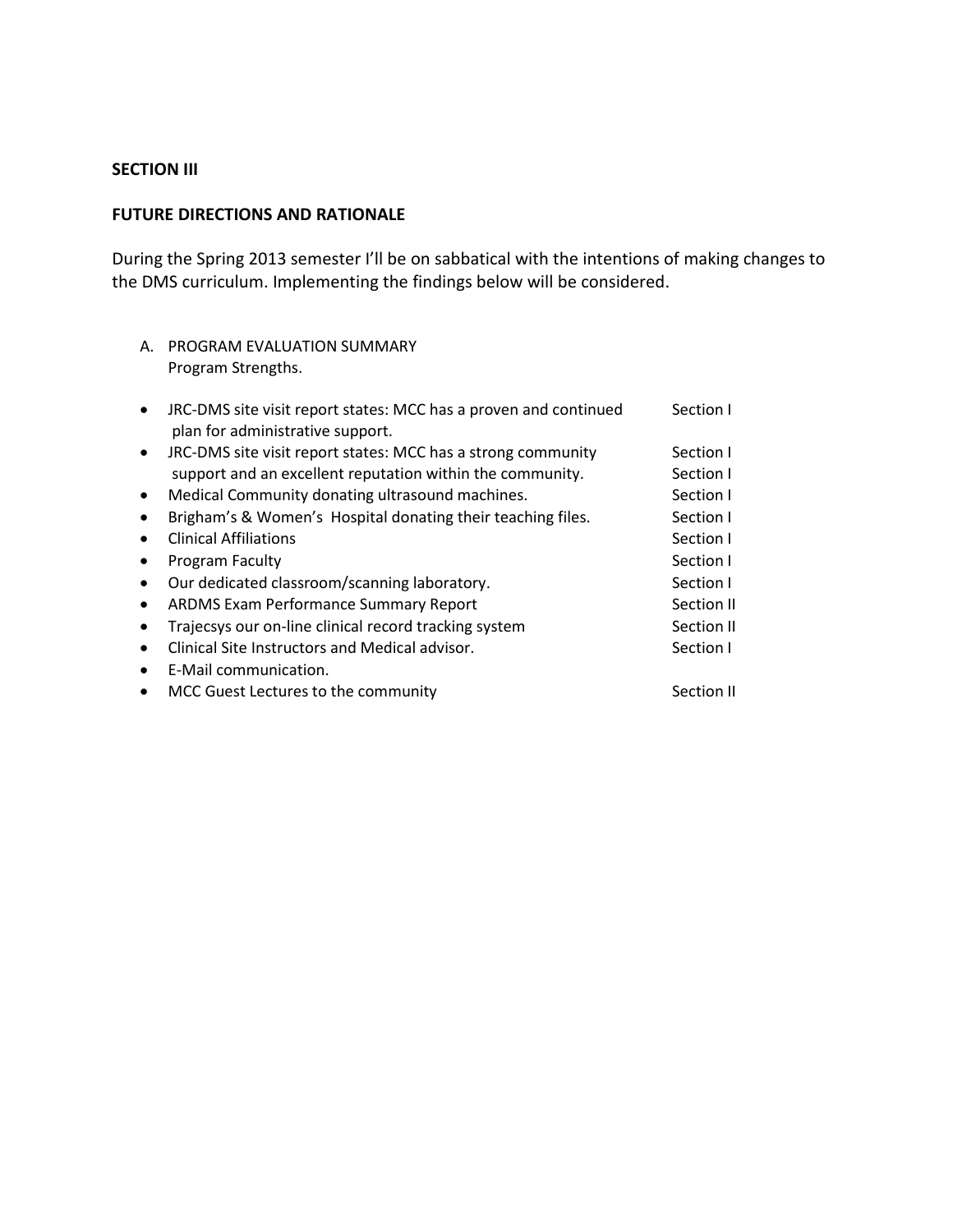B. Program Action Plan for Improvements, Budgetary Implications, Timelines. Program Review is both evaluative and forward-thinking, offering the opportunity to set future directions for the program.

| <b>Action Items</b>                                                                             | <b>Evidence Supporting Need</b><br>for Item<br>(reference Section and<br>Question # from document)           | <b>Resources/Financial</b><br><b>Needs to Make</b><br><b>Improvements</b> | Proposed<br><b>Timeline for</b><br>Implementation |
|-------------------------------------------------------------------------------------------------|--------------------------------------------------------------------------------------------------------------|---------------------------------------------------------------------------|---------------------------------------------------|
| Changing our current<br>Associate Degree to<br>Associate in Applied Science<br>Degree           | Sabbatical Report                                                                                            | <b>TBD</b>                                                                | Fall 2014 or<br>2015                              |
| <b>Enhancing our DMS</b><br>curriculum to include<br>vascular and breast<br>sonography.         | Advisory Board, Graduates,<br>Clinical Instructors, surveys<br>and the JRC-DMS Site visit<br>recommendation. | Sabbatical Report                                                         | Fall 2014 or<br>2015                              |
| Additional ultrasound unit<br>that performs vascular<br>studies and breast<br>sonography exams. | Advisory Board, Graduates,<br>Clinical Instructors, surveys<br>and the JRC-DMS Site visit<br>recommendation. | \$18000.00                                                                | Fall 2013 or<br>2014                              |
| Adjunct Faculty to teach<br>vascular and breast<br>sonography courses                           | Advisory Board, Graduates,<br>Clinical Instructors, surveys<br>and the JRC-DMS Site visit<br>recommendation. |                                                                           | Fall 2014 or<br>2015                              |